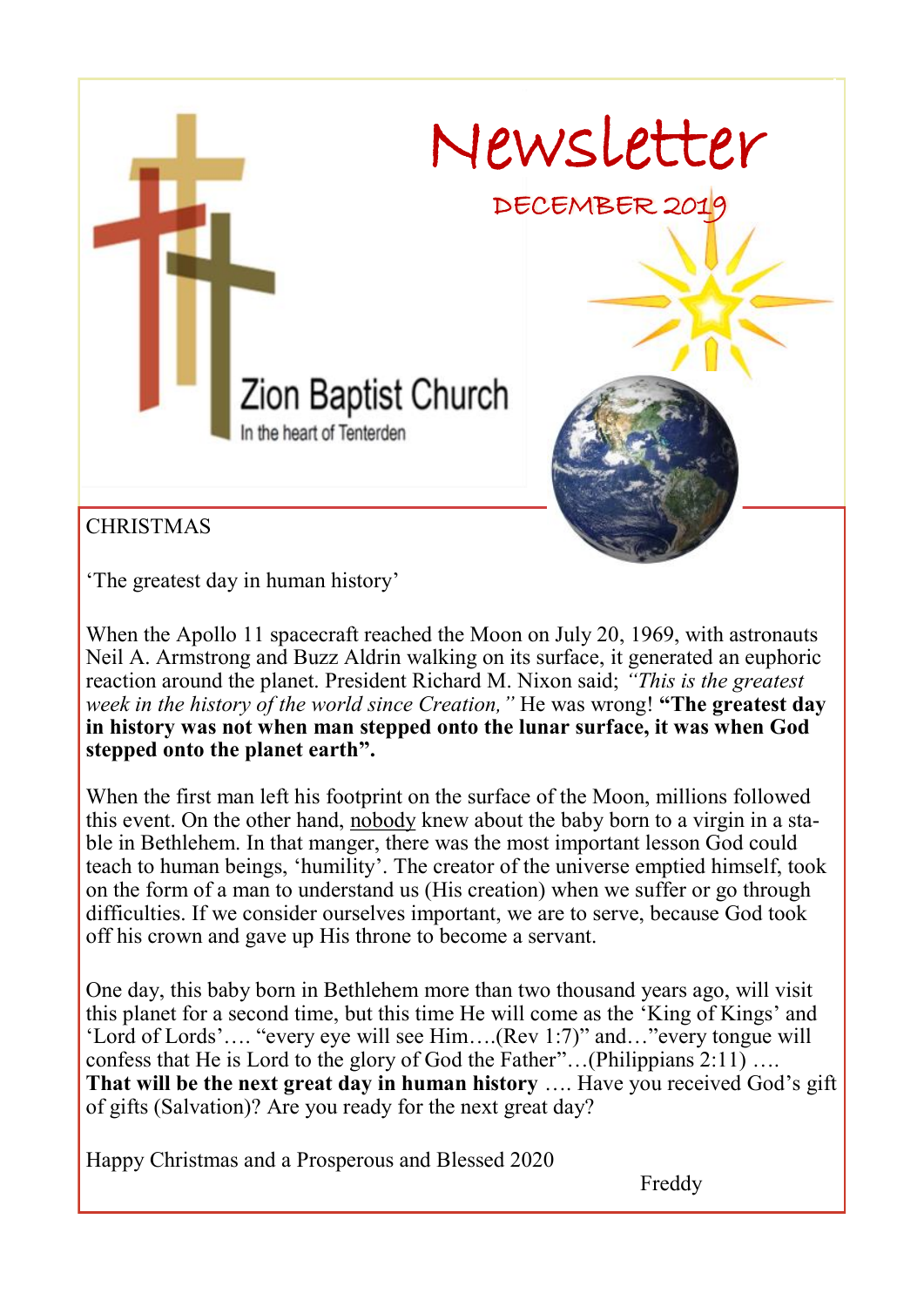# **Church Diary**

Sunday December 1st

10.30am **Morning Service** led by Revd David Adkins. Including Holy Communion.

Thursday December 5th

7.30pm **Church Monthly Prayer Meeting**

Sunday December 8th

10.30am **Nativity Service** '**All age worship'** led by Revd Freddy Farias-Palacios.

Sunday December 15th

- 10.30am **Morning Service** led by Revd Freddy Farias-Palacios. Including Holy Communion.
- 4pm **Carol Service by candlelight.**

Thursday December 19th

3pm **Carol Service at Cedar Court**

Sunday December 22nd

10.30am **Morning Service** led by Ian Banks, Elder.

Christmas Eve, December 24th

11.30pm **Christmas Eve Midnight Communion** led by Revd Freddy Farias-Palacios.

Christmas Day, December 25th

10am **Christmas Day Family Service** led by Revd Freddy Farias-Palacios.

#### Sunday December 29th

10.30am **Morning Service** led by Revd Freddy Farias-Palacios.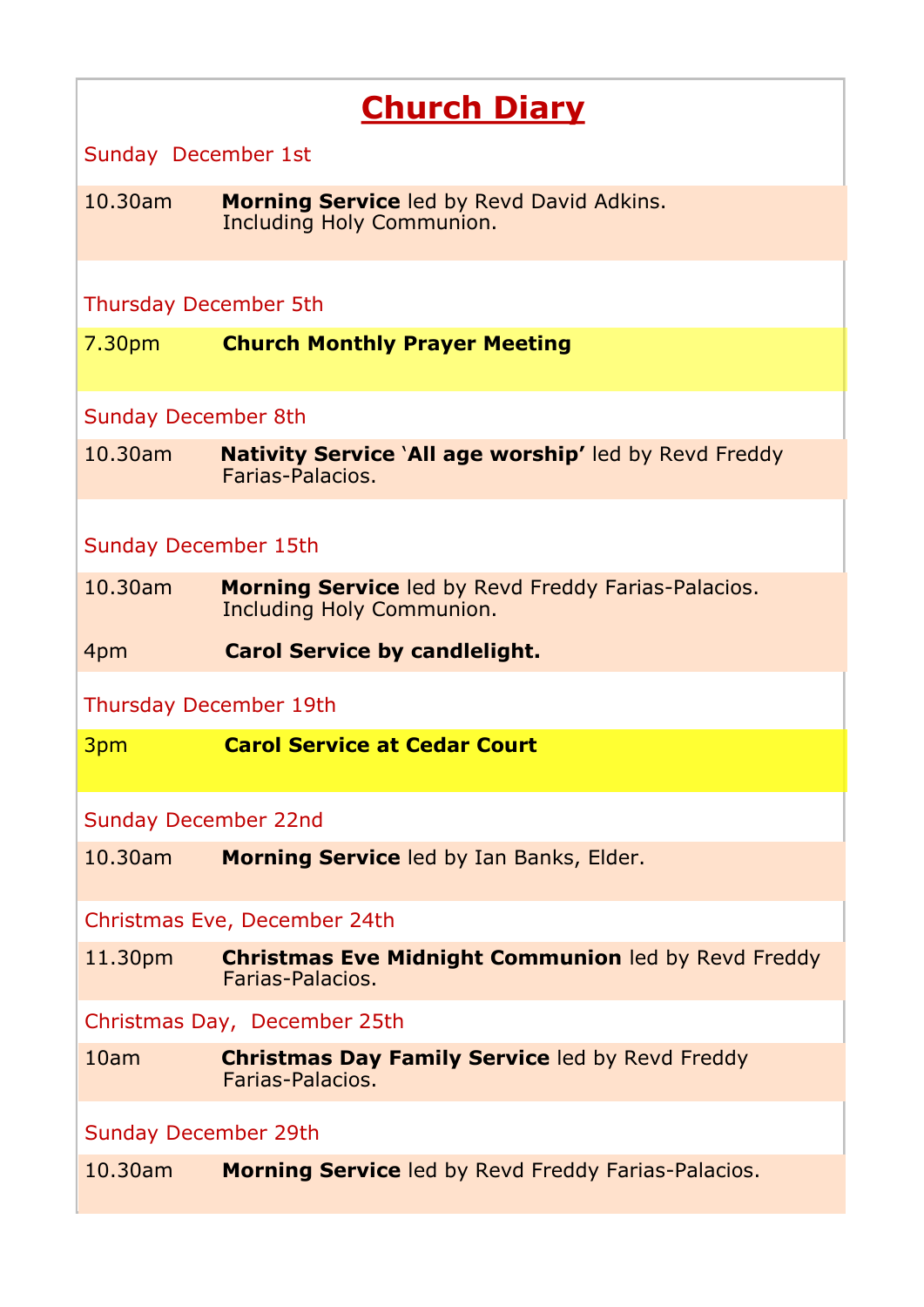*We meet for prayer:*

*Sundays: 9.45-10.00, before Sunday service*

*Tuesdays: 10-12noon, church open for prayer*

*First Thursday of the month: 7.30pm, Church Monthly Prayer Meeting*

# **Nativity Service**

# **Sunday, 8th December, 10.30am**

We are praying that some of the children and parents from Rainbow Tots will come and take part in our nativity service this year. Hopefully other families will come too, having received the 'Peace at Christmas' flyer with our service times on it, at the Christmas Tree Festival.



This will be informal and family friendly, so that those unused to a church service, will feel comfortable. Please think if there is anyone that you can invite to come with you too. We know you will be loving and welcoming!!SM



At Zion: Sunday, 15th Dec. 4pm

At Cedar Court: Thursday, 19th Dec. 3pm

Fridays, 10am-12noon Come and enjoy a cup of coffee and a chat

coffee Mornin

# **Youth activities**

Juicy Grapes youth club: 6.30-8.30pm, 1st and 2nd Friday of the month, term time only Rainbow Tots: parent and toddler group, Wednesdays, 9.30-11.30 term time only

## **CHURCH CONTACT DETAILS:**

Zion Baptist Church, 69 High St. Tenterden, TN30 6BB Tel. 01580 388934 Email: zionbaptisttenterden@gmail.com Website: www.zionbaptistchurchtenterden.org